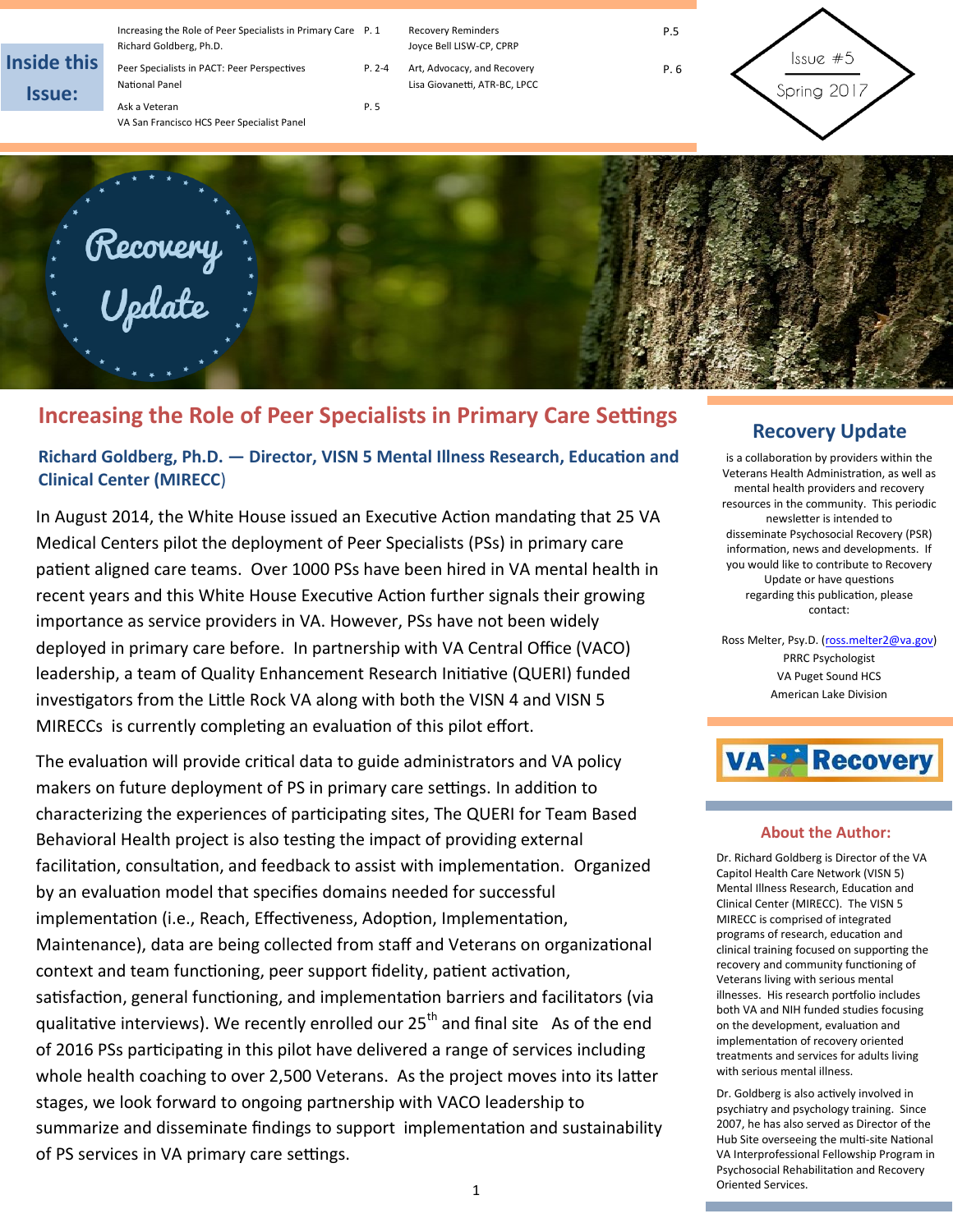



### Recovery Update: A Psychosocial Recovery Newsletter Issue 5: Spring 2017

## **Utilizing Peer Support in Primary Care Settings: Perspectives of Peer Specialists**

### Mark Cowley, Peer Specialist— Chillicothe VAMC

Now in remission for more than two years, cancer survivor Gary M. had come to believe that he was incapable of mustering the energy to walk more than a few hundred yards. The former Army mechanic and construction superintendent, never one to avoid a challenge, met with Peer Support Specialist's Tony Burnette and Mark Cowley at the Chillicothe VA Medical Center, Ohio, in order to test his limits of endurance as part of the Peers in Primary Care pilot. Initially he sought to manage his diabetes more successfully and perhaps lose a few pounds along the way with the encouragement of his new peers. Setting a modest goal of walking one half mile, three times weekly, it wasn't long before the Army veteran was walking 30-40 minutes most days, as well as modifying his diet extensively. With renewed confidence, he soon after helped his son build a large pond and dock…the results have been undeniable: lower glucose readings, a thinning waistline, increased energy and a new lease on life.

Former health coaches, Burnette and Cowley came to Chillicothe in an earlier pilot that sought to incorporate veteran coaching into an emerging patient-centered culture within the VA. Now Peer Support Specialists, their transition to the new pilot was a natural extension of health coaching.

"Our patient base was already established and we drew from Veterans who had a strong desire to improve their health," said Cowley, an Air Force retiree. "We just provide encouragement and someone to walk alongside…what we found is that our Veterans were much more likely to attempt and achieve the goals they expressed to us each week, knowing they'd be reporting back. Clearly, the program empowers Veterans," he said.

Tony Burnette, who served in both the Marine Corps and the Army, agrees. "Veterans respond to Veterans," said Burnette, "and this program gives our patients something they already want…someone who listens to their goals and concerns, as well as personal follow-up that keeps them accountable. It's something new…and it's something that works. Our vets really respond to the one-on-one attention," he said.

As the VA seeks to assess innovative ways to evaluate the effectiveness of the program, it appears that the Primary Care peers will stick around in Chillicothe. "The strength of this program is in our commonality as Veterans," said Cowley. "Our connection is already in place…and we know how to hold each other up."



**About the Author:**

Mark Cowley is a Peer Support Specialist in Primary Care at the Chillicothe VAMC, Ohio, assisting Veterans in their pursuit of various health goals. He has a Master's Degree in Counseling from Liberty University, VA, and is a former Licensed Professional Counselor. In addition to his current VA position, he has been an adjunct professor of psychology for the past 19 years. Mark is also a retired Air Force officer, who served in Public Affairs.

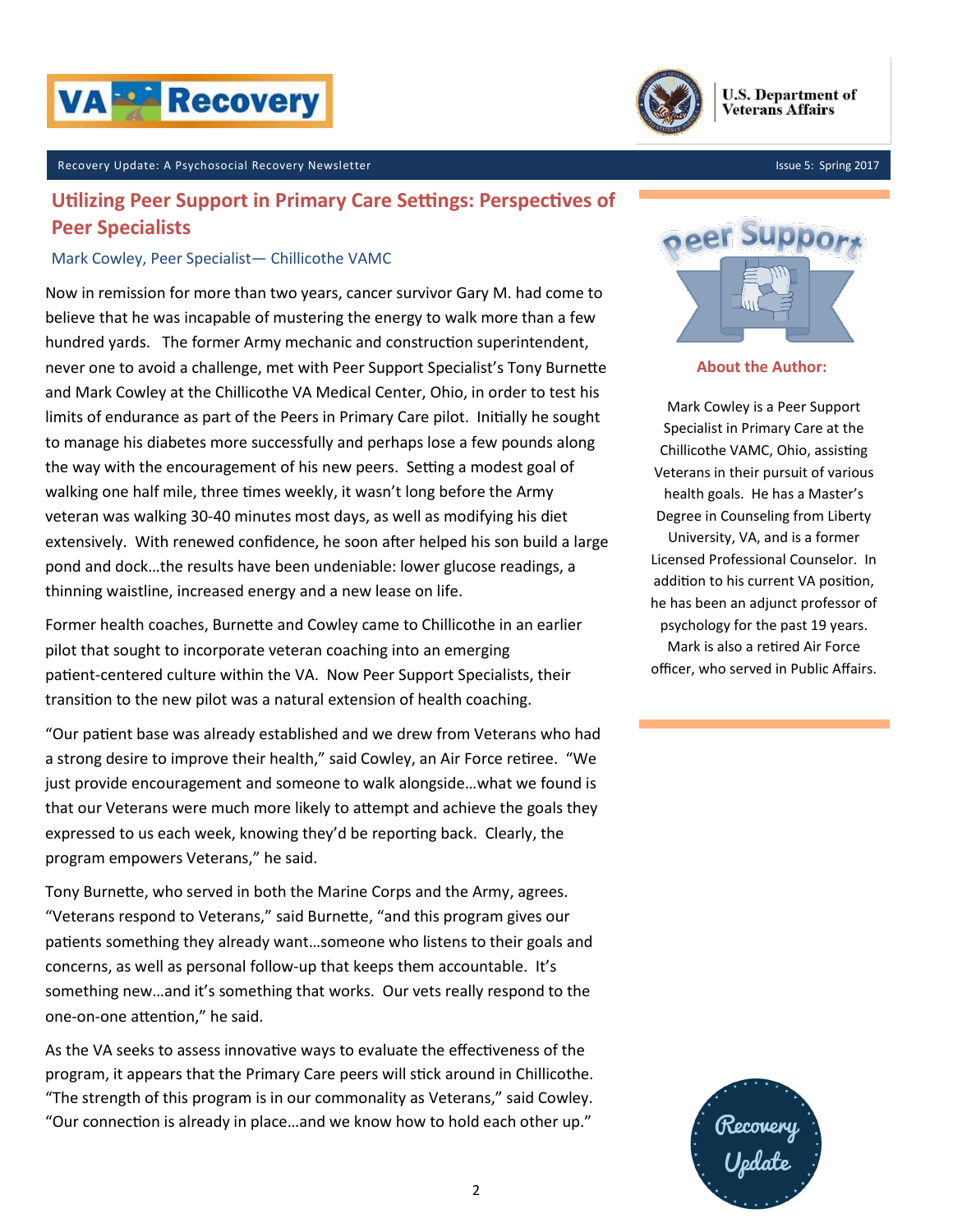



#### Recovery Update: A Psychosocial Recovery Newsletter

### **Utilizing Peer Support in Primary Care Settings: Perspectives of**

**Peer Specialists** Shari Altum, Ph.D., Scott Page, Peer Specialist & Angelo Hazley, Peer Specialist—Cincinnati VAMC

At the Cincinnati VA, Peer Health Coaching was started in March 2014, hiring Scott Page as a full-time PS Health Coach. Services were expanded in December 2015, adding Angelo Hazley as a second full-time PS Health Coach. VISN 10 leadership valued the implementation of Personalized Health Plans and was forward –thinking in recognizing the value of the peer connection and the need to support PACT teams in the transformation to patient-centered care.

The Whole Health model is the cornerstone of Peer Health Coaching. The VA's National Office of Patient-Centered Care and Cultural Transformation have provided outstanding training and resources. Scott, who serves in 2 CBOC's and Angelo, who serves at the hospital, have developed strategies for collaborating with PACT providers to identify Vets who want to develop a personalized health plan. Along with their supervisor, they educated the PACT staff about the peer role through presentations, skits, and success stories highlighting the PACT team members, the Veteran, and the Health Coach.

The PS Health Coaches use the Circle of Health and Well-being to help Veterans consider all aspects of their life. They share VA and community resources to assist the Veteran. Monthly follow-up calls help to keep Veterans on track with their goals and offer brainstorming when barriers arise. Scott and Angelo have realized that they are able to reach more Veterans through groups and they often see more health improvements with this level of investment and support from other Veterans. They have invested in evidence-based lay-leader programs like the Stanford Chronic Disease and Diabetes Self-Management Programs and Matter of Balance. They support MOVE and Tobacco Treatment Programs through co-leading and follow-up support calls. They have identified Veteran needs, like dental care and COPD self-management, and partnered with mid-level providers and trainees to offer education programs to meet the need. Most recently, they are building collaboration with home telehealth nurses to support Veteran awareness of this valuable effective program and to mentor Veterans as they develop the practice of daily self-monitoring. Angelo and Scott are also leading the Cincinnati VA's Red Carpet Welcome Program. It's a group visit that's offered in person and by clinical video telehealth to some CBOC's to orient new Veterans and get them started on the Whole Health pathway. During the program, Veterans are invited to participate in the Whole Health Group to mindfully consider all areas on the Circle of Health and set goals for health improvement.

There are early indications of success! Veterans report high satisfaction with the service and the facility has adopted a practice of highlighting Veteran success stories through all-staff emails. They served 345 Veterans in 2016 and made referrals to 205 health and wellness programs. In addition, the percentage of Veterans who stay invested in MOVE for 4-6 months has improved with the addition of the MOVE Health Coach monthly follow-up calls, from 6% to 25% across the first 6 months.

Issue 5: Spring 2017



**About the Author:**

Shari Altum, Ph.D. is the Health Behavior Coordinator at the Cincinnati VAMC. She has served in this role for the past 6 years. She earned a Ph.D. in clinical health psychology from the University of Cincinnati in 2002. Her career has focused on Primary Care and health improvement.

Scott Page, CPS is a Certified Peer Specialist and Whole Health Coach working in Primary Care at the Cincinnati VA Medical center. His work at the VA includes five years' experience working in the Mental Health Day Treatment Center and residential Substance Dependence Program as a Peer Specialist and three years in Primary care as a Whole Health Coach. He retired after 21 years of service in the US Army and has a Bachelor's Degree in Business Management. He was certified as a Peer Specialist in 2010 and is a certified facilitator for Wellness Recovery Action Plan (WRAP), Stanford Chronic Disease Self-Management Program, Stanford Diabetes Self-Management Program, Matter of Balance, Mayo Clinic Tobacco Treatment, and Whole Health Coaching Group.

Peer Specialist Angelo Hazley works as a Peer Health Coach at the Cincinnati VAMC. Angelo is a 7 year Vietnam Era Army Veteran. Prior to his Peer Health Coach position, Angelo worked 3 years at the CVAMC in the PBS Department as an Administrative Support Assistant. Angelo also has a background in Substance Abuse Counseling, has training in Motivational Interviewing, Therapeutic Relations, he is certified as a facilitator of Matter of Balance Self-Management Group (Boston University), and completed the VHA Whole Health Coaching Program. Angelo received his BS Degree from the University of Cincinnati in Substance Abuse Counseling, and will complete his MS Degree in Psychology (emphasis in Life Coaching) on July 20, 2017 from the Grand Canyon University.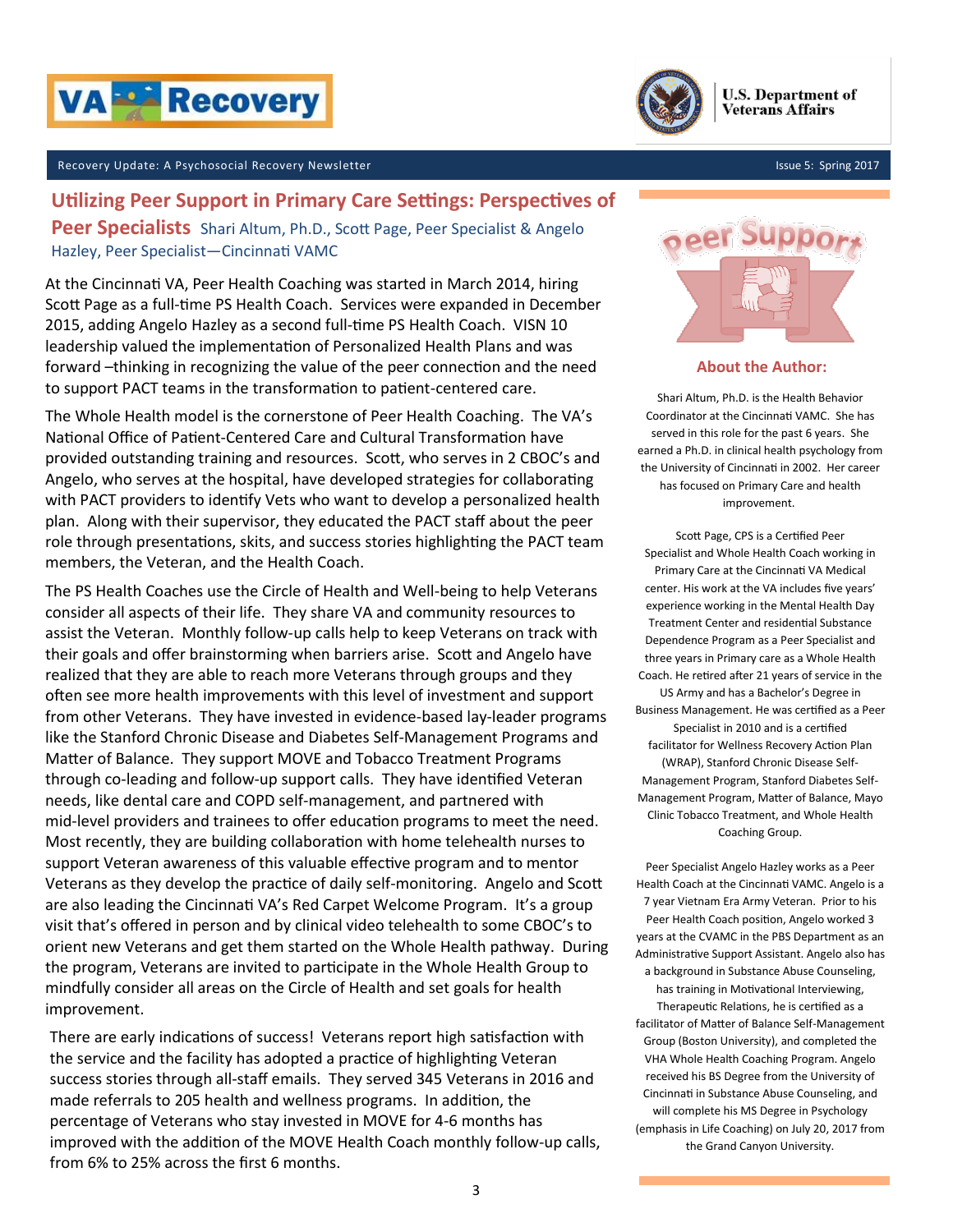



Issue 5: Spring 2017

#### Recovery Update: A Psychosocial Recovery Newsletter

### **Utilizing Peer Support in Primary Care Settings: Perspectives of Peer Specialists**

#### Nicole Richardson, Ph.D & Clayton McGee, Peer Specialist — West Palm Beach VAMC

VA has identified five overarching values that drive our actions and decisions: Integrity, Commitment, Advocacy, Respect, and Excellence. I-CARE for short. Being a part of the PACT Peer program has allowed West Palm Beach VA to implement a program that embodies these values, ultimately setting the stage for an improved Veteran Experience. It has been a pleasure to be a part of a program that recognizes the unique strengths of our Veterans in a way where they are allowed to advocate for one another. By incorporating Peer Specialists within the Patient Aligned Care Teams, Veterans are able to connect with a fellow Veteran who can share with them their own recovery story, while exploring what is most important to each individual. Peer Specialists are also able to connect Veterans with resources both within the VA as well as in the community to help them better achieve their healthcare goals.

In West Palm Beach we chose to focus on three primary areas, tobacco cessation, weight management, and engagement in diabetes self-management. Although we had three primary focus areas, each Veteran who has been introduced to the program was allowed the respect to set their personal health goals. January 2017 marked one year of our participation in this pilot program and in this time we are have been able to provide this unique opportunity to many Veterans. Veterans in this program have reached their specific healthcare goals and have been more willing to engage in healthy living behaviors.

Initiating this pilot was not free from challenges. One of the greatest challenges faced was ensuring that Veterans being seen in PACT were aware of the PACT Peer program. To overcome this obstacle we have found some proactive approaches to informing our Veterans. One way we did this was to empower our peer specialist to make the initial contact with Veterans without the need for a formal referral. The peer specialist introduces himself as a new team member and offers to assist them in discovering ways they can better care for themselves. Since peers are Veterans most relationships form instantaneous. We also created immediate access by not requiring scheduled appointments, thus Veterans could engage at a time convenient for them.

After introductions the peer offers coaching services (smoking, diabetes, weight loss) focusing on goal setting and problem solving. While coaching, the peer may become aware of other related concerns and can relate this back to the other team members (e.g. PCPs, nurses, social workers, mental health providers, benefits counselors). Peers help the Veteran navigate the complex system. Best of all, the *Veteran gets answers to the pressing questions they may have and they do* not feel alone.

Over the year we have been able to walk side by side with Veterans to ensure their healthcare goals were met and their immediate needs were taken care of. We have seen a shift in the attitude of Veterans from one of Veterans being somewhat distrusting to more of an open attitude where they feel they can better partner with their healthcare team within VA.

Having been among the facilities who participated in this pilot, it is our hope that other VA medical centers will begin to implement similar programs. Spreading similar programs can only lead to an improvement in our Veteran's overall experience. It is consistent with our organizations values, I-CARE.



### **About the Author:**

Nicole Richardson, PsyD, is a Clinical Psychologist at the West Palm Beach VAMC, where she works as the Health Behavior Coordinator. She earned her doctoral degree in Clinical Psychology from Nova Southeastern University. She completed her post-doctoral fellowship at the John D. Dingell VAMC in Detroit, Michigan. Her professional interests include program development and process improvement. In particular, Nicole enjoys creating innovative ways to make certain our Veterans needs are met.

Clayton McGee is a Peer Support Specialist at the West Palm Beach VAMC. In his own words:

*"I came to the WPBVAMC in 2004. I was addicted, lost, pretty much broken and tired.* I was encouraged by my wife Patricia McGee to seek out help from the VA. *I received MH care as well as physical care. I went to work on CWT. I was hired to housekeeping after 4 months of CWT. After 8 months I was hired to Central Service's Processing and Decontamination. A year later I obtained a position with supply. I was hired to office supply after 1 year. I completed the VA Stepping with Pride leadership program and then enrolled in college. A few years later I was hired to logistics clean equipment and was also a contracting officer rep. For the past two years I have worked in with Mental Health and Primary Care as a peer. I recently graduated Whole Health Coaching and am enrolled in Indian River State College seeking Bachelor of Human Services and then on to Master of Social Work. I have actually had more than one Veteran tell me, "Thank you for saving my life." The VAMC is my life and I love it with all my heart, it has been my everything and I say thank you VA for saving my life!!!!!"*

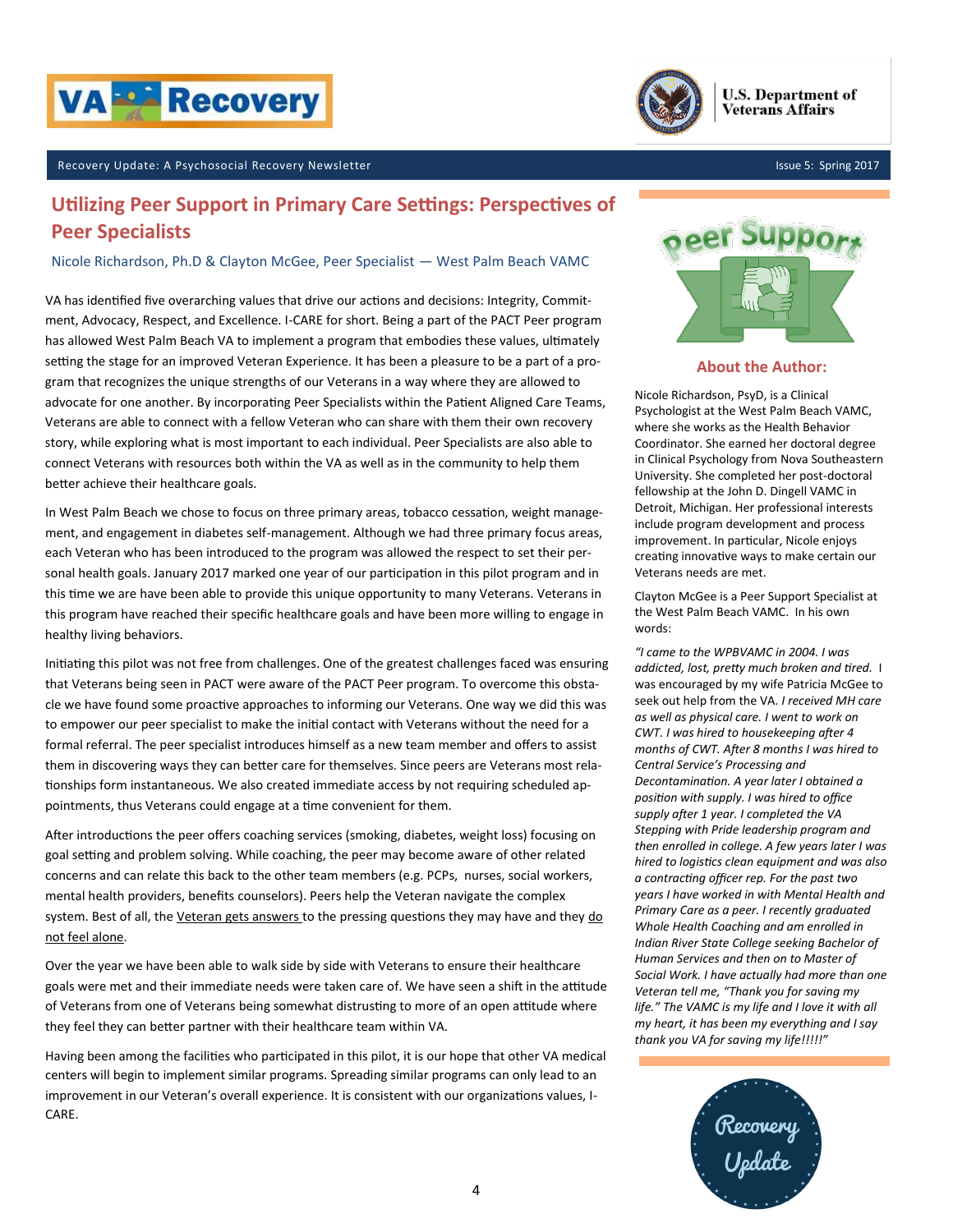



Recovery Update: A Psychosocial Recovery Newsletter

# **Ask a Veteran**

We asked Veterans serving as Peer Support Specialists in the VA San Francisco Health Care System (HCS):

**"How would you describe a person living with mental illness?"**

### Here's what they said:

- It's going to look different from person to person.
- By looking in the mirror, I'd describe myself: strong, resilient, a survivor, hard worker, friend.
- Me, myself, and I.
- Resilient, resourceful, and resolute.
- I'd want to know more about their own personal experiences before speaking to it.
- Living with mental illness, you can either be unwell and living with it, or you can be coping with the illness through the help of your support system.
- Coping day to day with hope and resilience. You have the diagnosis side and the coping side, what matters is how you manage it. Sometimes you have to ride it out to get what you desire.
- To be well and living with mental illness  $-$  you can be in a bad place but still have tools yourself for coping, and others can remind you.
- A spiritual being seeking a human experience.
- A diagnosis is not a person, and you should be looking at who the person is.
- Someone who experiences mental illness, mental health challenges.
- Someone with a mental health diagnosis (accepting a diagnosis is an important step in recovery).
- Just talk to someone…they're just like any other person .

**"How would you describe yourself as a peer when talking to Veterans?"**

- I have challenges also, you're not alone. Leave it open and only go into a little bit of your story. Disclosure should be limited and specific to the topic.
- I've experienced symptoms similar to you.
- I've experienced mental health challenges, but I've been able to get to a good place where I can use my toolbox and support network.
- A Peer has been there, and knows what you're going through.
- A Peer is a Veteran, someone who has experienced mental illness, has sought help and services, and is now giving back.
- I've experienced some of the same things that you have; I know what you're going through.
- I've asked for help, used VA services, and accessed the resources at the VA.
- I'm someone who has asked for help and is willing to take coaching.
- I have mental injuries that can be aggravated from time to time.
- I am a Veteran who has been walking my path of recovery, and I am here to support you on your journey. You can consider me a friend, a confidant, or a companion; I am someone who will walk with you along your (the) way.



**Ask a Veteran** is a recurring section in Recovery Update, in which Veterans are asked questions about their path to recovery. This issue of Ask a Veteran features responses Veterans serving as Peer Support Specialists in the VA San Francisco Health Care System (HCS)

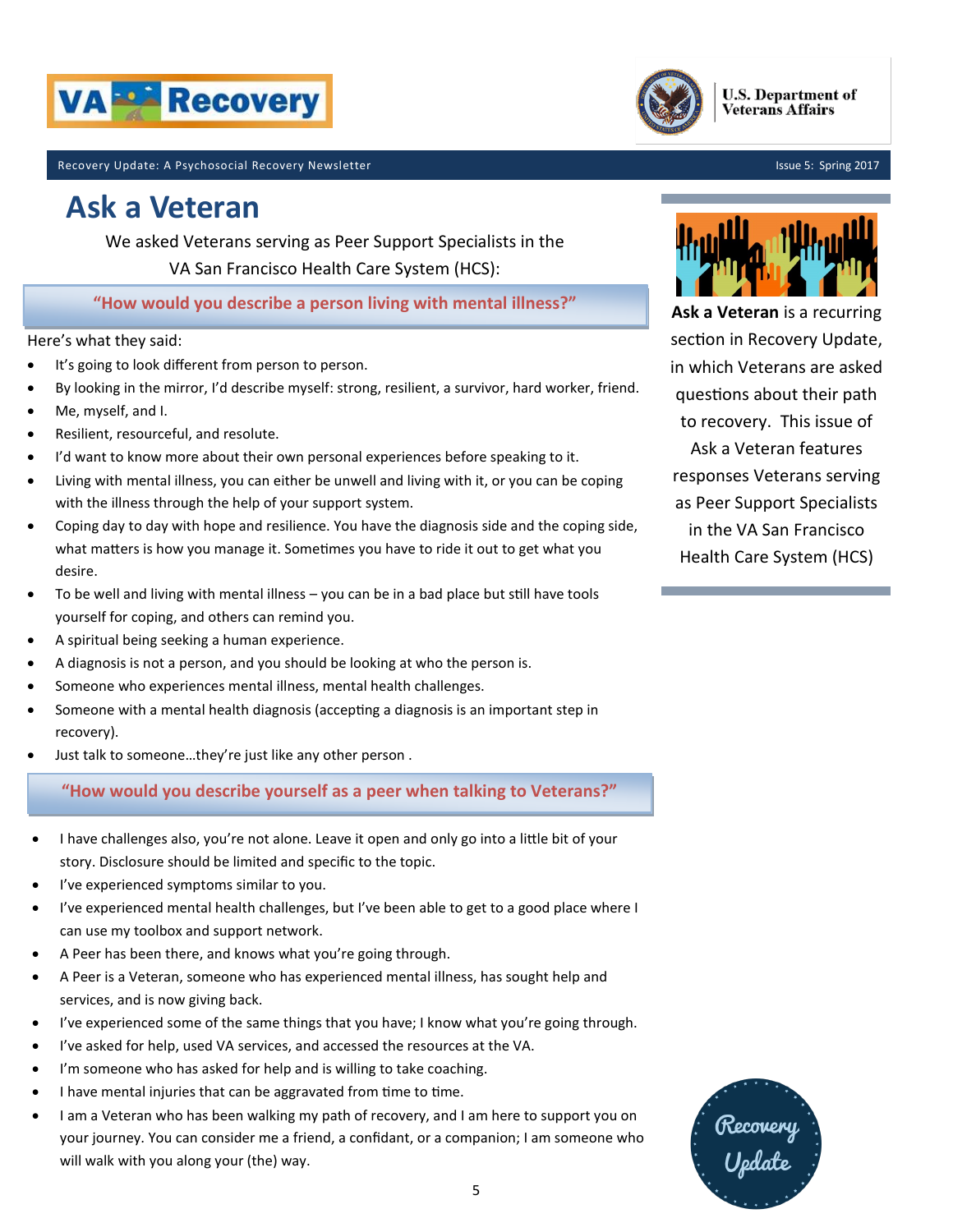



Issue 5: Spring 2017

Recovery Update: A Psychosocial Recovery Newsletter

# **Recovery Reminders**

### Joyce Bell LISW-CP, CPRP — Charleston VAMC

- Are we a bridge or a destination program?
- Remain curious learn as much as possible about the Veteran. What interest, skills, talents, abilities the Veteran may have. We can often overlook aspects of a Veteran – ask about tattoos, hats, favorite memories, where they find comfort/joy (now or in the past). *Get to know the person not the diagnosis!*
- What are we trying to teach?
- What are the benefits?
- Who is benefitting? (Students? Staff? Or both?)
- Is this something the Veteran can do his or her own?
- Can they recreate this independently?
- Is supportive risk taking encouraged?
- Is interdependence recognized as a means to achieve independence?
- Are we fostering community engagement of the individuals?
- Do we seek, support, and encourage Veterans to explore community resources?
- Are failures reframed as opportunity to learn?
- Are we making an effort to engage Veterans who seem disinterested?
- Is learning promoted for all, Veterans and Staff?



Recovery Reminders is a recurring section in Recovery Update, in which providers suggest considerations or questions that clinicians may wish to ask themselves when working with consumers to ensure recovery-oriented care. This edition of Recovery Reminders features contributions from **Joyce Bell, LISW-CP, CPRP** at Charleston VAMC.

Joyce Bell, a licensed clinical social worker and certified psychiatric rehabilitation practitioner, has dedicated her career to individuals living with serious mental health challenges by promoting recovery oriented mental health and community inclusion practices. She has been the Program Coordinator of two Psychosocial Rehabilitation and Recovery Centers (PRRC), currently the Veterans Enrichment Center at Ralph H. Johnson VAMC in Charleston, South Carolina and previously the Community Transitions Center, Palo Alto VAMC in Menlo Park, California.

In her 23 plus years of VA service, she has worked on inpatient mental health units and a MHICM team but her primary focus has been the development of progressive recovery oriented practices which shifted day treatment programs to PRRCs. She has consulted with VA national colleagues about development and improvement in recovery oriented practices.

Ms. Bell presents on recovery oriented mental health practices, community inclusion, and peer specialist skills at local and national trainings. Her greatest teachers have been and continue to be individuals with mental health challenges who are living successful and meaningful lives in their community.